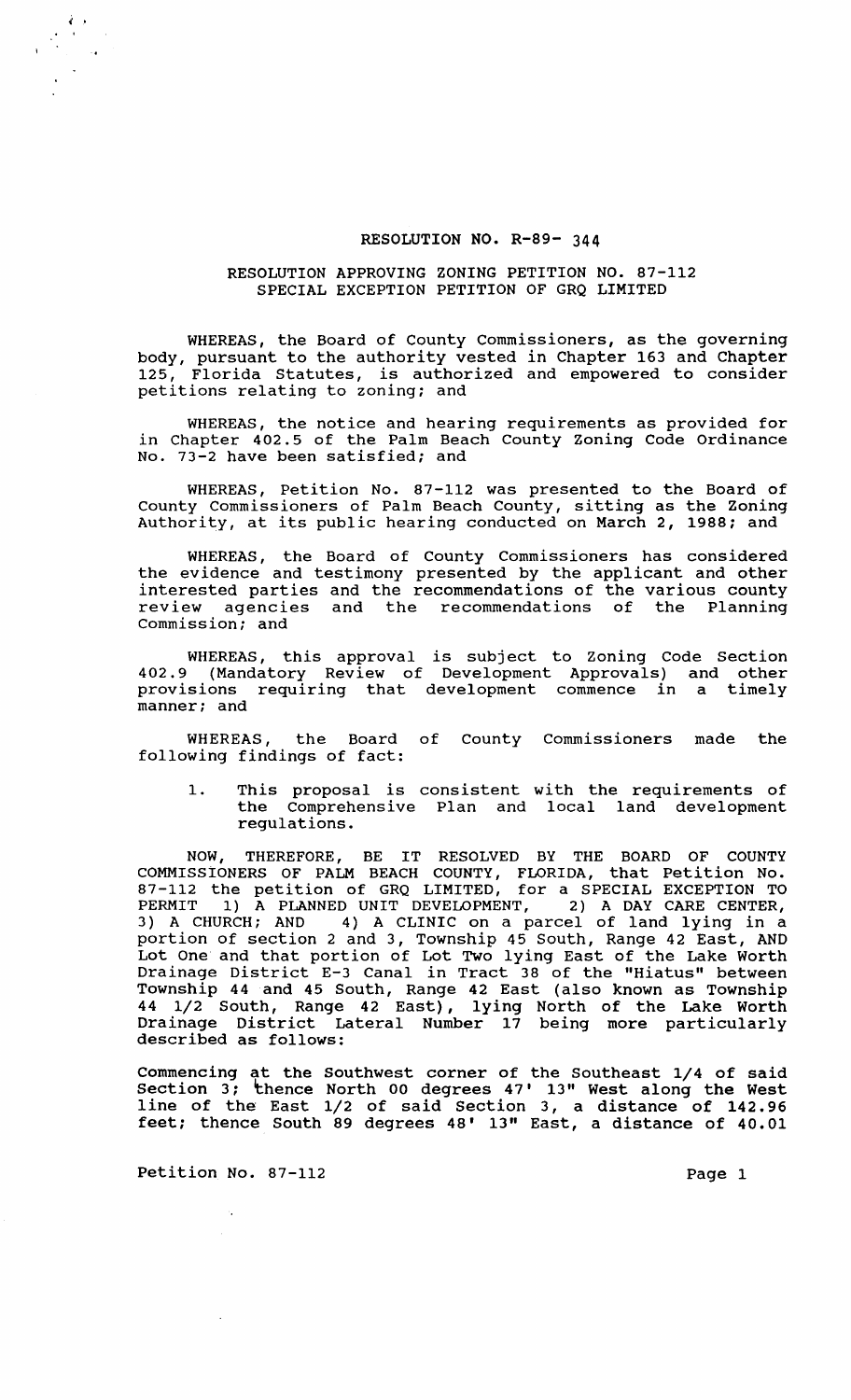feet to a POINT OF INTERSECTION of the Northerly Right-of-Way line of Hypoluxo Road (as now laid out and in use) as recorded in Road Book 4, Page 1, with the Easterly Right-of-Way line of Jog Road (as now laid out and in use) as recorded in Road Book 4, Page 136; thence North 00 degrees 47' 13" West, along the said easterly Right-of-Way line of Jog road, same line also being 40 feet east of (as measured at right angles) and parallel with the said West line of the East 1/2 of section 3, a distance of 2400.97 feet to a POINT OF INTERSECTION with the centerline of the Lake Worth Drainage District Lateral Number 17 Canal as described in Official record Book 2411, Page 114 said POINT OF BEGINNING of this description; thence continuing North 00 degrees 47' 13" West, along said Easterly Right-of-Way of Jog Road, a distance of 2770.69 feet to a POINT OF INTERSECTION with the southerly Right-of-way line of the Lake Worth Drainage District Lateral Number 16 Canal, as described in Official Record Book 2393, Page 1134; thence North 89 degrees 11' 55" east along the said Southerly Right-of-Way Line of the Lake Worth Drainage district Lateral Number 16 Canal, same line also being 35.00 feet aistrict Batchar Mamber 15 Sanar, Same Tine also being 55.00 1996 Line of the said East  $1/2$  of Section 3, a distance of 2686.02 feet to the West line of said Section 2; thence North 89 degrees 24' 10" East continuing along the said Southerly Right-of-Way Line of the Lake Worth Drainage District Lateral Number 16 Canal, same line also being 35.00 feet South (as measured at right angles) and parallel with the North line of the West 1/2 of said section 2, a distance 2002.52 feet; thence South 00 degrees 26' 12" East, a distance of 655.79 feet; thence North 89 degrees 37' 00" East, a distance of 213.35 feet to a POINT OF INTERSECTION with the Westerly Right-of-Way line of Lake Worth Drainage District E-3 Canal as described in Official Record Book 2393, Page 1133; thence South 05 degrees 28' 31" East along the said Westerly Right-of-way Line of the Lake Worth Drainage District E-3 Canal, a distance of 2158.29 feet to a POINT OF INTERSECTION with the said centerline of the Lake Worth Drainage District Lateral Number 17 Canal; thence North 89 degrees 46' 25" West along the said centerline of the Lake Worth Drainage District Lateral Number 17 Canal, a distance of 2403.05 feet; thence continuing along said centerline of the Lake Worth Drainage District Lateral Number 17 Canal South 89 degrees 14' 14" West, a distance of 2671.59 feet to the POINT OF BEGINNING.

TOGETHER WITH the following described parcel.

Commencing at the Northeast corner of said Section 2; thence South 00 degree 19' 58" East along the East line of said Section 2, a distance of 20.00 feet to the POINT OF BEGINNING of this description; thence continuing South 00 degrees 19' 58" East along said East line of section 2, same line also being the Northerly projection of and the West line of Plat of Concept Homes of Lantana Plat No. 2 and Plat No. 3 as recorded in Plat Book 38, Page 13 and 14 and Plat Book 39, Page 123 thru 125, a distance of 2790,84 feet to the Southeast corner of the Northeast 1/4 of said Section 2; thence North 89 degrees 46' 27" West,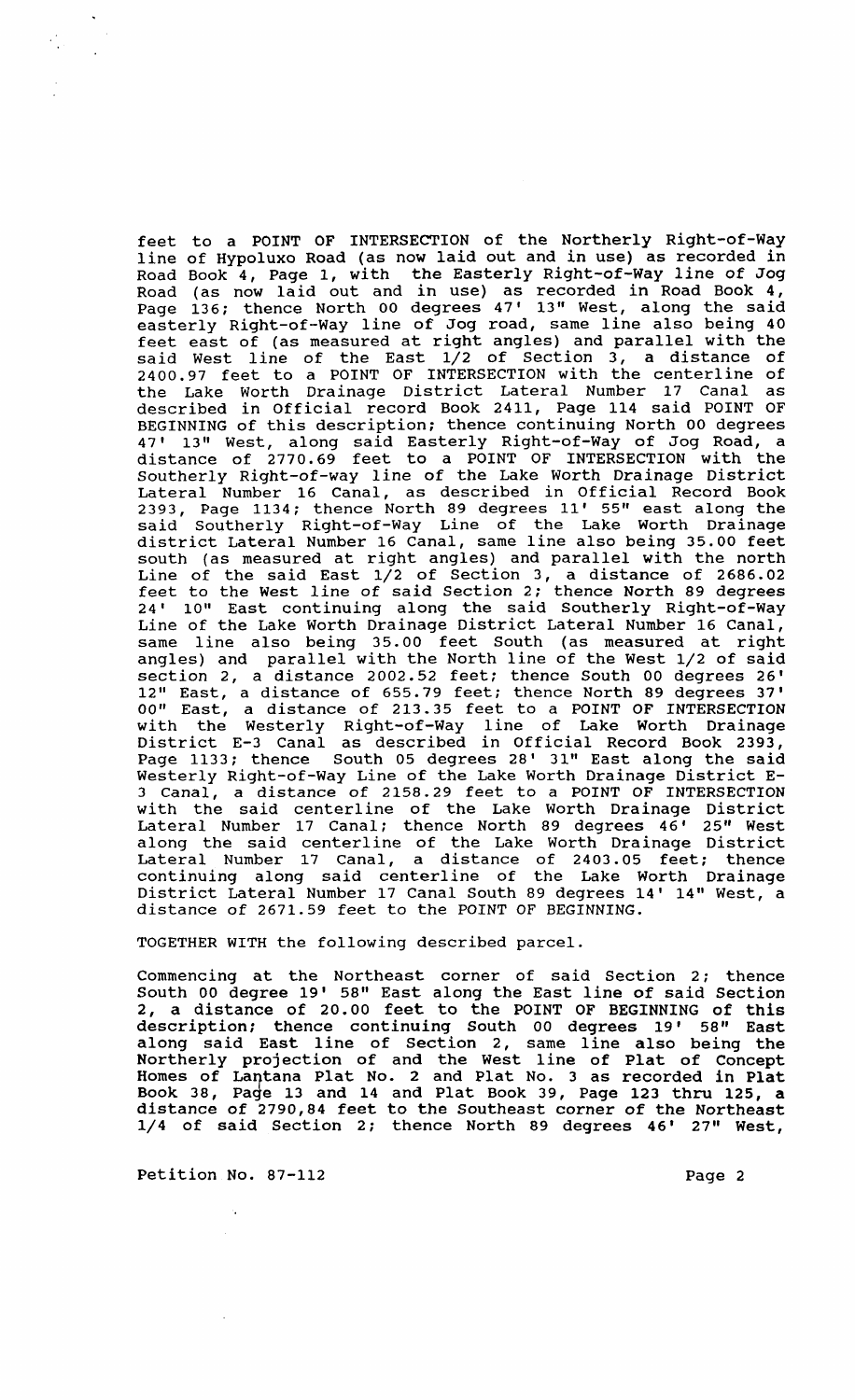along the South line of the said Northeast 1/4 of section 2, a distance of 2665.22 feet to the center of said Section 2: thence North 89 degrees 46' 25" West, along the South line of the Northwest 1/4 of said section 2, a distance of 169.69 feet to the Easterly Right-of-Way Line of the Lake Worth Drainage District E-3 Canal as described in Official record Book 2393, Page 1133: thence North 05 degrees 28' 31" West along the said Easterly Right-of-Way Line of Lake Worth Drainage District E-3 Canal, a distance of 2086.51 feet; thence North 89 degrees 37' 00" East, a distance of 353.56 feet to the West line of the Northeast 1/4 of said section 2; thence North 00 degrees 25' 10" West along the said West line of the Northeast 1/4 of section 2, a distance of 673.28 feet; thence North 89 degrees 25' 14" East along a line 20.00 feet South (as measured at right angles) and parallel with the North line of the said Northeast 1/4 of Section 2, same line also being the Southerly Right-of-Way Line of the Lake Worth Drainage District Lateral Number 16 Canal as described in Official Record Book 2393, Page 1133, a distance of 2669.27 feet to the POINT OF BEGINNING;

#### TOGETHER WITH the following described parcel:

Commencing at the Northeast Corner of said Lot One, Hiatus Tract 38, same point also being the Southeast Corner of section 35, Township 44 South, Range 42 East; thence South 38 degrees 28' 00" East along the Easterly Line of said Lot One, a distance of 52.25 feet to the POINT OF BEGINNING; thence continuing South 38 degrees 28' 00" East along the Easterly Line of said Lot One, a distance of 693.39 feet to a POINT OF INTERSECTION with the Northerly Right-of-Way Line of Lake Worth Drainage District Lateral Number 16 Canal as described in Official Record Book 2393, Page 1133 said point being North 38 degrees 28' 00" West, a distance of 63.34 feet from the Northeast Corner of Section 2 of said Township 45 South, Range 42 East; thence South 89 degrees 25' 14" West along the said Northerly Right-of-Way Line of Lake Worth Drainage District Lateral Number 16 Canal, same line also being 50.00 feet North (as measured at right angles) and parallel with the South line of said Lot One, Hiatus Tract 38, a distance of 2670.86 feet crossing into said Lot Two, Hiatus Tract 38; thence continuing along said Northerly Right-of-Way Line of Lake Worth Drainage District Lateral Number 16 Canal, same line also being 50.00 feet North (as measured at right angles) and parallel with the South line of said Lot Two, Hiatus Tract 38, South 89 degrees 24' 10" West, a distance of 376.88 feet to a POINT OF INTERSECTION with the Easterly Right-of-Way Line of Lake Worth Drainage District E-3 Canal as described in Official Record Book 2411, Page 1114; thence North 03 degrees 20' 59" West along the said Easterly Right-of-Way Line of Lake Worth Drainage District E-3 Canal, a distance of 647.74 feet to a POINT OF INTERSECTION with the Southerly Right-of-Way line of Lantana Road, also known as State Road 812, (as now laid out and in use) as shown on State Road Department Right-of-Way Map, Section 9353-150, Sheets 1 and 2 of 2, dated 1952; thence South 88 degrees 25' 44" East along the said Southerly Right-of-Way line of Lantana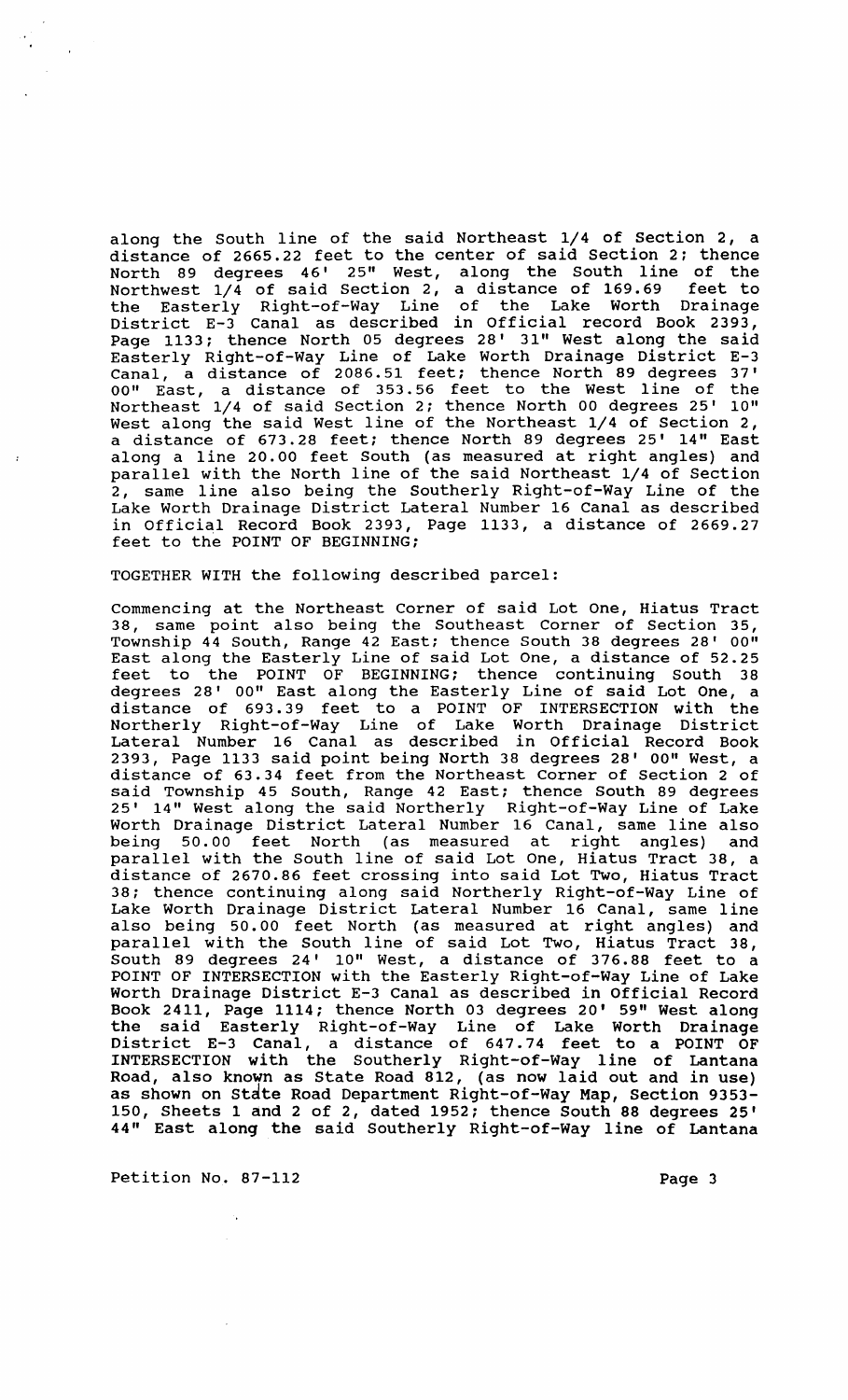Road, same line also being 40.00 feet South (as measured at right angles) and parallel with the North line of said Lot One, Hiatus, Tract 38, a distance of 2655.10 feet to the POINT OF BEGINNING, AND in a portion of sections 2 and 3, Township 45 South, Range 42 East, lying South of the Lake Worth Drainage District Lateral Number 17 being more particularly described as follows:

A portion of Sections 2 and 3, Township 45 south, Range 42 East, lying South of the Lake Worth Drainage District Lateral Number 17 being more particularly described as follows:

Commencing at the Southwest corner of the Southeast 1/4 of said section 3; thence North 00 degrees 47' 13" West along the West line of the East 1/2 of said section 3, a distance of 142.96 feet; thence South 89 degrees 48' 13" east, a distance of 40.01 feet to a POINT OF INTERSECTION of the Northerly Right-of-Way line of Hypoluxo Road (as now laid out and in use) as recorded in Road Book 4, Page 1, with the Easterly Right-of-Way line of Jog Road (as now laid out and in use) as recorded in Road Book 4, Page 136. Said POINT OF BEGINNING of this description; thence North 00 degrees 47' 13" West, along the said Easterly Right-of-Way line of Jog Road, same line also being 40.00 feet East (as may time of sog hoad, same time also soing to soot less pass (as East 1/2 of section 3, a distance of 2400.97 feet to a POINT OF INTERSECTION with the centerline of the Lake Worth Drainage District Lateral Number 17 Canal as described in Official Record Book 2411, Page 114; thence North 89 degrees 14' 14" East along said centerline of the Lake Worth Drainage District Lateral Number 17 Canal, a distance of 2671.59 feet; thence continuing along said centerline of the Lake Worth Drainage District Lateral Number 17 Canal, South 89 degrees 46' 25" East, a distance of 2403.05 feet to a POINT OF INTERSECTION with the Westerly Rightof-Way line of Lake Worth Drainage District E-3 Canal as described in Official Record Book 2393, Page 1133; thence South 05 degrees 28' 31" East along the said Westerly Right-of-Way line of the Lake Worth Drainage district E-3 Canal, a distance of 1926.42 feet; thence North 89 degrees 10' 50" West, a distance of 571.95 feet; thence South 00 degrees 24' 33" East, a distance of 561.02 feet to a POINT OF INTERSECTION with the said Northerly Right-of-Way Line of Hypoluxo Road; thence North 89 degrees 00' 34" West along the said Northerly Right-of-Way Line of Hypoluxo Road, same line also being 100.00 feet North (as measured at right angles) and parallel with the South line of the Southwest 1/4 of said section 2, a distance of 1996.38 feet; thence North 89 degrees 48' 13" West along the said Northerly Right-of-Way Line of Hypoluxo Road, a distance of 1.86 feet to a POINT OF INTERSECTION with the East Line of said Section 3; thence continuing North 89 degrees 48' 13" West along the said Northerly Right-of-Way Line of Hypoluxo Road, a distance of 2659.41 feet to the POINT OF BEGINNING, located on the northeast corner of the intersection, of Hypoluxo Road and Jog Road, bounded on the north by Lantana West Road, in a RS-Single Family Residential Zoning District, in part, and RTS-Residential Transitional Suburban Zoning District, in part, was approved as advertised, subject to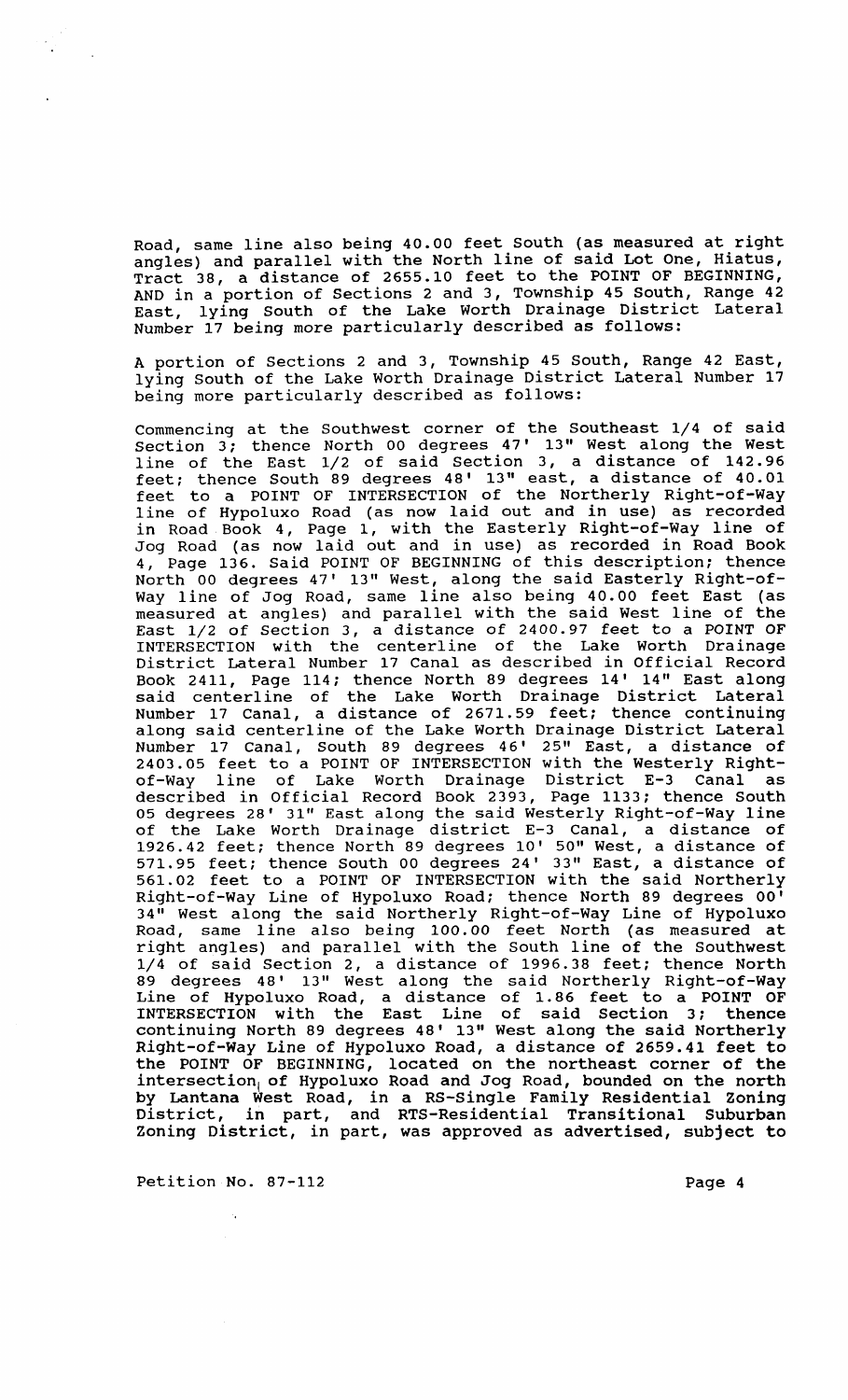#### the following conditions:

 $\sim$   $\sim$ 

- 1. A 30-acre public park site shall be dedicated to the Board of County commissioners prior to filing of the first plat for this project.
- 2. All property included in the legal description of this petition shall be subject to a Declaration of Restrictions and Covenants acceptable to the County Attorney's Office which shall provide, among other Attorney's Office which shaff provide, among other<br>things, for: Formation of a single "master" property owner's association, and automatic membership in the owner's association, and automatic membership in the<br>"master" association by any party holding title to any portion of the property included in the P.U.D.
- 3. The petitioner may exchange the required on-site dedication of land for civic uses either for a parcel of land off-site equal in acreage or cash of equal value. In addition, in the event that the off-site land dedication is of less cash value than the on-site dedication, petitioner shall also contribute an amount in cash equal to the difference between the value of the onsite and off-site land dedications. The value of the on-site land dedication shall be based upon its value as a civic site. This contribution shall be used<br>to off-set the identifiable impacts directly off-set the identifiable impacts directly attributable to this project. If an off-site land or cash contribution is accepted by Palm Beach County, petitioner shall be deemed to have satisfied the intent of Zoning Code section 500.21 H.
- 4. Since sewer service is available to the property, septic tank shall not be approved for use on the property.
- 5. Since water service is available to the property, a water well shall not be approved for potable water use.
- 6. The developer shall retain the stormwater runoff in ine developer shart recain the scormwater runoir in<br>accordance with all applicable agency requirements in effect at the time of the permit application. However, at a minimum, 'this development shall retain onsite three (3) inches of the stormwater runoff generated by a three (3) year-one (1) hour storm as required by the Permit Section, Land Development Division. The drainage system shall be maintained in an acceptable condition as approved by the County Engineer. In the event that the drainage system is not adequately maintained as ·determined by the County Engineer, this mathed his decomment by the code Enforcement Board for enforcement.
- 7. Prior to site plan approval for Pod 8F, Pod 2F, Pod SF,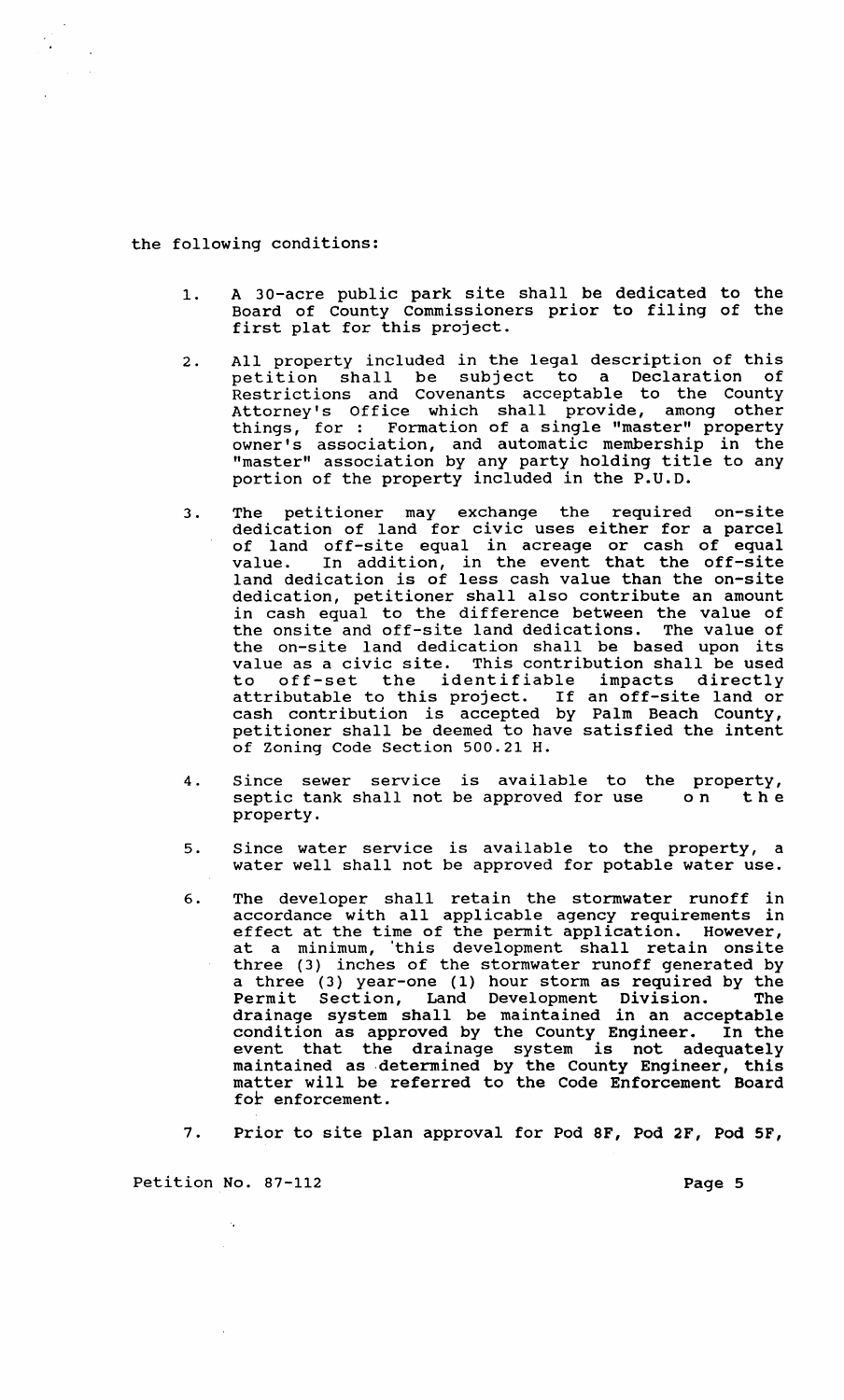the Day Care Center, the Church, and the Clinic, the alignment for Haverhill Road shall be established by the Board of County Commissioners. Site Plan Review Committee shall then have the authority to revise the master plan in conformance with code requirements and the established alignment of Haverhill Road.

- 8. The developer shall provide a 25 foot buffer around the perimeter of the PUD. The buffer may be waived upon further consideration by the Site Plan Review Committee along those areas permitted by section 500.21.k of the Palm Beach County Zoning Code, if surrounding land uses are deemed compatible.
- 9. In order to comply with the mandatory traffic performance standards, the property owners shall be restricted to the following phasing schedule:
	- a. No building permits will be issued until construction is commenced on the following roads:
		- 1) Hypoluxo Road from Congress Avenue to 1-95 is widened to at least four lanes (scheduled for FY 87/88 by County) .
		- 2) Lantana Road from Congress Avenue to 1-95 is widened to six lanes (scheduled for FY 87/88 by County).
		- 3) Tenth Avenue North from Military Trail to Jog Road is widened to four lanes (scheduled for FY 87/88 by County) .
		- 4) Jog Road from Lake Worth to Purdy Lane is widened to four lanes (scheduled to FY 87/88 by County).
		- 5) Congress Avenue from the L-28 Canal to Boynton Beach Boulevard is widened to minimum of four lanes (scheduled for FY 87/88 by County).
	- b. PHASE I: construction for the widening of Military Trail as a minimum of four Melaleuca Lane has 88/89 by County). Maximum of 88 dwelling units until lanes from Lantana Road to commenced (scheduled for FY
	- c. PHASE II: Maximum of 101 dwelling units until construction for the widening of Jog Road as a minimum of four lanes from Lantana Road to  $\left| \right|$ Melaleuca Lane has commenced (scheduled for FY 89/90 by the Developer).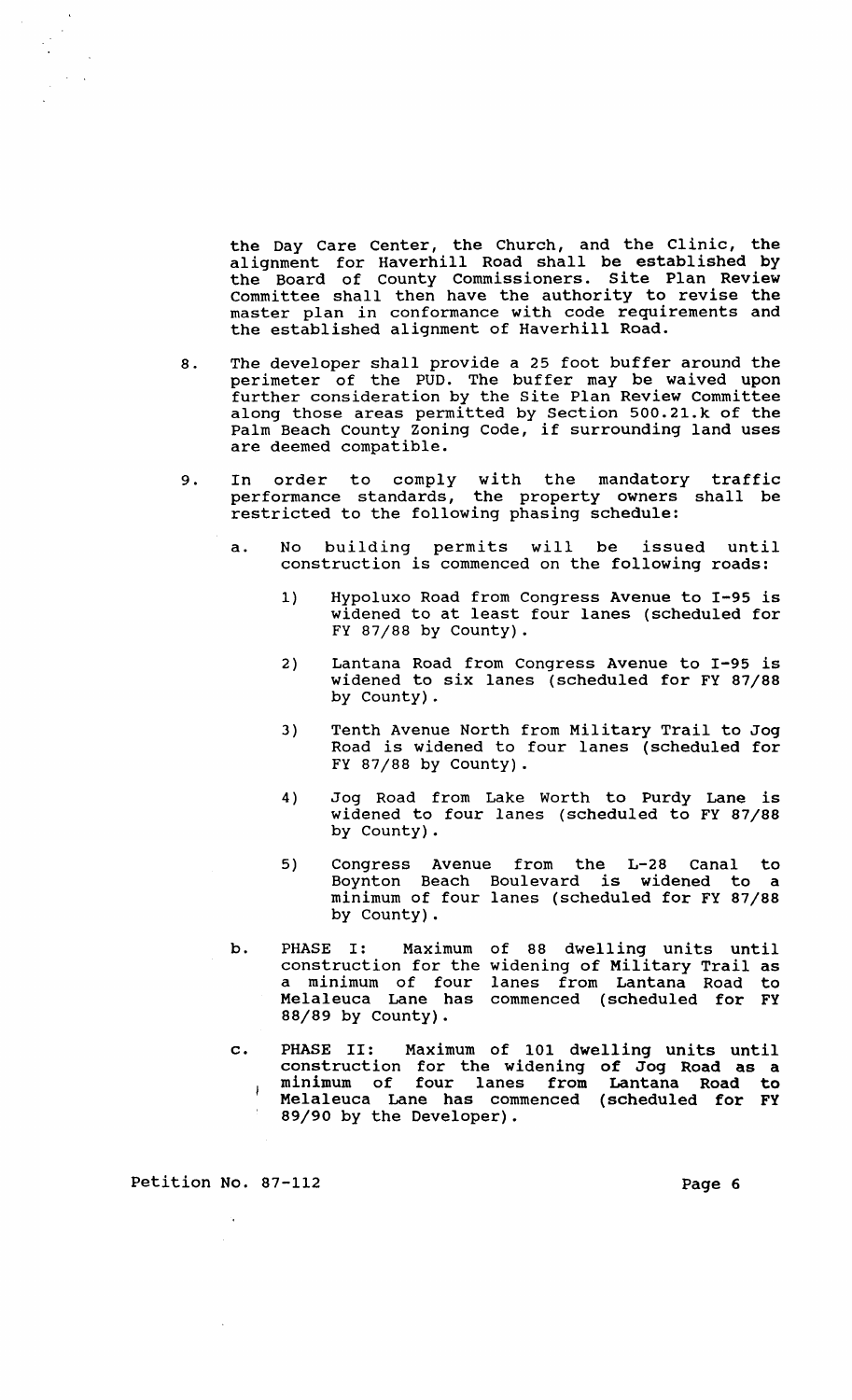- d. PHASE III: Maximum of 104 dwelling units until construction for the widening of Military Trail as a minimum of four lanes from Melaleuca Lane to Lake Worth Road has commenced (scheduled for FY 88/89 by county).
- e. PHASE IV: Maximum of 132 dwelling units until construction for the widening of Jog Road as a minimum of four lanes from Melaleuca Lane to Lake Worth Road has commenced (scheduled for FY 90/91 by County).
- f. PHASE V: Maximum of 163 dwelling units until construction for the widening of Military Trail as a minimum of four lanes from Boynton Beach Boulevard to Hypoluxo Road has commenced (scheduled for FY 87/88 by County).
- g. PHASE VI: Maximum of 217 dwelling units until construction for the widening of Lantana Road from Military Trail to Jog Road as a minimum of four lanes has commenced by other developer (scheduled for FY 89/90 by other Developer).
- h. PHASE VII: Maximum of 286 dwelling units until construction for the widening of Military Trail as a minimum of four lanes from Hypoluxo Road to Lantana Road has commenced (scheduled for FY 88/89 by County) and until construction for the widening of Boynton Beach Boulevard as a minimum of four lanes from Jog Road to Military Trail has commenced (scheduled for FY 88/89 by FDOT).
- i. PHASE VIII: Maximum of 656 dwelling units until construction for the widening of Lake Worth Road as a minimum of six lanes from Congress Avenue to Military Trail has commenced (scheduled for FY 90/91 by County) .
- j. PHASE IX: Maximum of 731 dwelling units until construction for the widening of Hypoluxo Road from Jog Road to Military Trail as a minimum of four lanes has commenced (scheduled for FY 89/90 by other Developer).
- k. PHASE X: Maximum of 855 dwelling units until construction for the widening of Lantana Road from Jog Road to Hagen Ranch Road as a minimum of four lanes has commenced (scheduled for FY 89/90 by other Developer).  $\mathbf{I}$
- 1. PHASE XI: Maximum of 986 dwelling units until construction for the widening of Lake Worth Road

Petition No. 87-112 Page 7

 $\mathcal{L}_{\mathcal{A}}$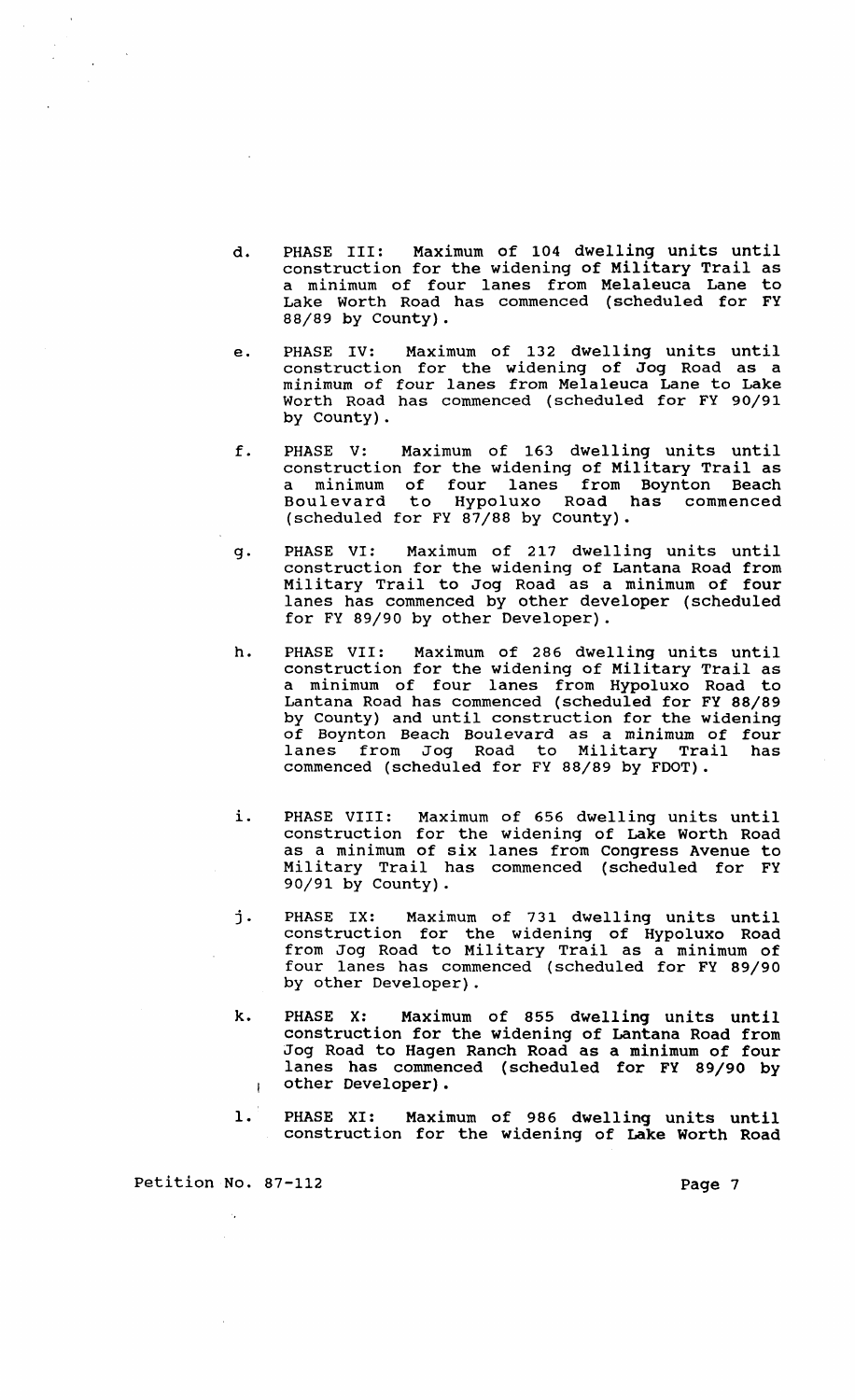as a minimum of six lanes from Military Trail to Jog Road has commenced (scheduled for FY 90/91 by County).

- m. PHASE XII: Maximum of 1,096 dwelling units until construction for the widening of Jog Road from Hypoluxo Road to Lantana Road as a minimum of four lanes has commenced (scheduled for FY 89/90 by other Developer).
- n. PHASE XIII: Maximum of 1,449 dwelling units until construction for the widening of Military Trail from Boynton Beach Boulevard to Hypoluxo Road as a minimum of six lanes has commenced (scheduled for FY 87/88 by other Developer and County).
- o. PHASE XIV: Maximum of 1,724 dwelling units until construction for the widening of Melaleuca Lane from Military Trail to Congress Avenue as a minimum of four lanes has commenced (scheduled for FY 90/91 by County) .

The construction listed in subparagraphs b, d, e, f, i, I and 0 and the Military Trail section of subparagraph h above, which is scheduled as a part of Palm Beach County's Five-Year Road Program is considered to be assured construction. Each of these phasing controls shall be lifted at the end of the fiscal year following the fiscal year of scheduled construction if the scheduled construction is delayed.

The number of dwelling units referred to as the maximum for each phase is based on the same proportionate mix<br>of unit types as in the overall development. A of unit types as in the overall development. different proportionate mix of dwelling unit types may different proportionate mix of dweffing dnit types may<br>be used provided the same or lower trip generation results affecting the road segment in question. Verification of this shall be submitted to the Site Plan Review Committee.

10. The property owners shall provide permitable construction plans or update the existing construction plans for the six-laning of Hypoluxo Road from Congress Avenue to 1-95. These construction plans shall be approved by the County Engineer based upon Palm Beach County's minimum construction plan standards as they presently exist or as they may from time to time be amended. These construction plans shall be completed and approved by October 1, 1990. Plan costs shall be and approved by October 1, 1990. Plan costs snail be<br>approved by the County Engineer. It is the approved by the county bigineti. It is the<br>responsibility of the petitioner to obtain all necessary permits.

Petition No. 87-112 Page 8

 $\sim$   $\sim$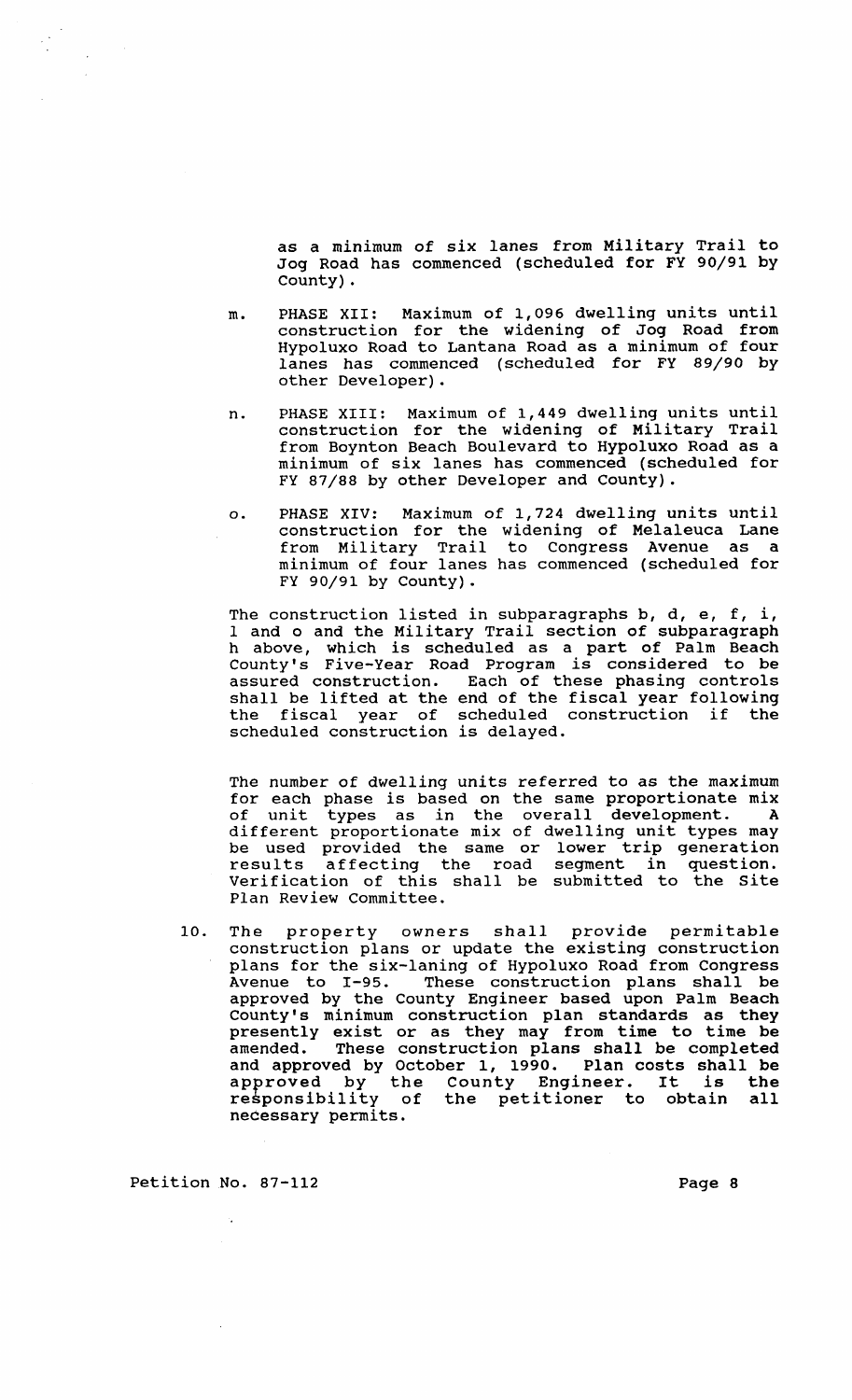- 11. The property owners shall provide permitable construction plans for the four-laning of Lantana Road from Hagen Ranch Road to Lyons Road including a Glades Road type modification to the Turnpike overpass. These construction plans shall be approved by the County Engineer based upon Palm Beach County's minimum construction plan standards as they presently exist or as they may from time to time be amended. These construction plans shall be completed and approved by October 1, 1990. Plan costs shall be approved by the County Engineer. It is the responsibility of the petitioner to obtain all necessary permits.
- 12. The property owners shall provide permitable construction plans for the six-Ianing of Lantana Road from Military Trail to Congress Avenue. These construction plans shall be approved by the County Engineer based upon Palm Beach County's minimum construction plan standards as they presently exist or as they may from time to time be amended. These construction plans shall be completed and approved by October 1, 1993. Plans costs shall be approved by the County Engineer. It is the responsibility of the petitioner to obtain all necessary permits.
- 13. The property owners shall let the contract for the construction of Hypoluxo Road as a six-lane divided road from Congress Avenue to 1-95 prior to issuance of building permits for 674 units or prior to June 1, 1991 whichever first occurs.
- 14. The property owners shall let the contract for the construction of Lantana Road as a four-lane divided road from Hagen Ranch Road to Lyons Road prior to issuance of building permits for 674 units or prior to June 1, 1991 whichever first occurs.
- 15. The property owners shall let the contract for the construction of Lantana Road as a six-Ianed divided road from Military Trail to Congress Avenue, including carrying the six lanes through the intersections on both ends of the road segment, prior to issuance of building permits for 1,685 units or prior to June 1, 1994 whichever first occurs.
- 16. Construction shall be completed within 15 months from the commencement of construction for the above Condition Nos. 13, 14 and 15, subject to extensions being granted for good cause shown.
- 17. The property owners shall construct the following turn lanes with the appropriate number of through lanes as determined by the County Engineer:

Petition No. 87-112 Page 9

 $\mathcal{A}_\bullet$ 

 $\label{eq:2.1} \frac{1}{\sqrt{2}}\left(\frac{1}{\sqrt{2}}\right)^{2} \left(\frac{1}{\sqrt{2}}\right)^{2} \left(\frac{1}{\sqrt{2}}\right)^{2}$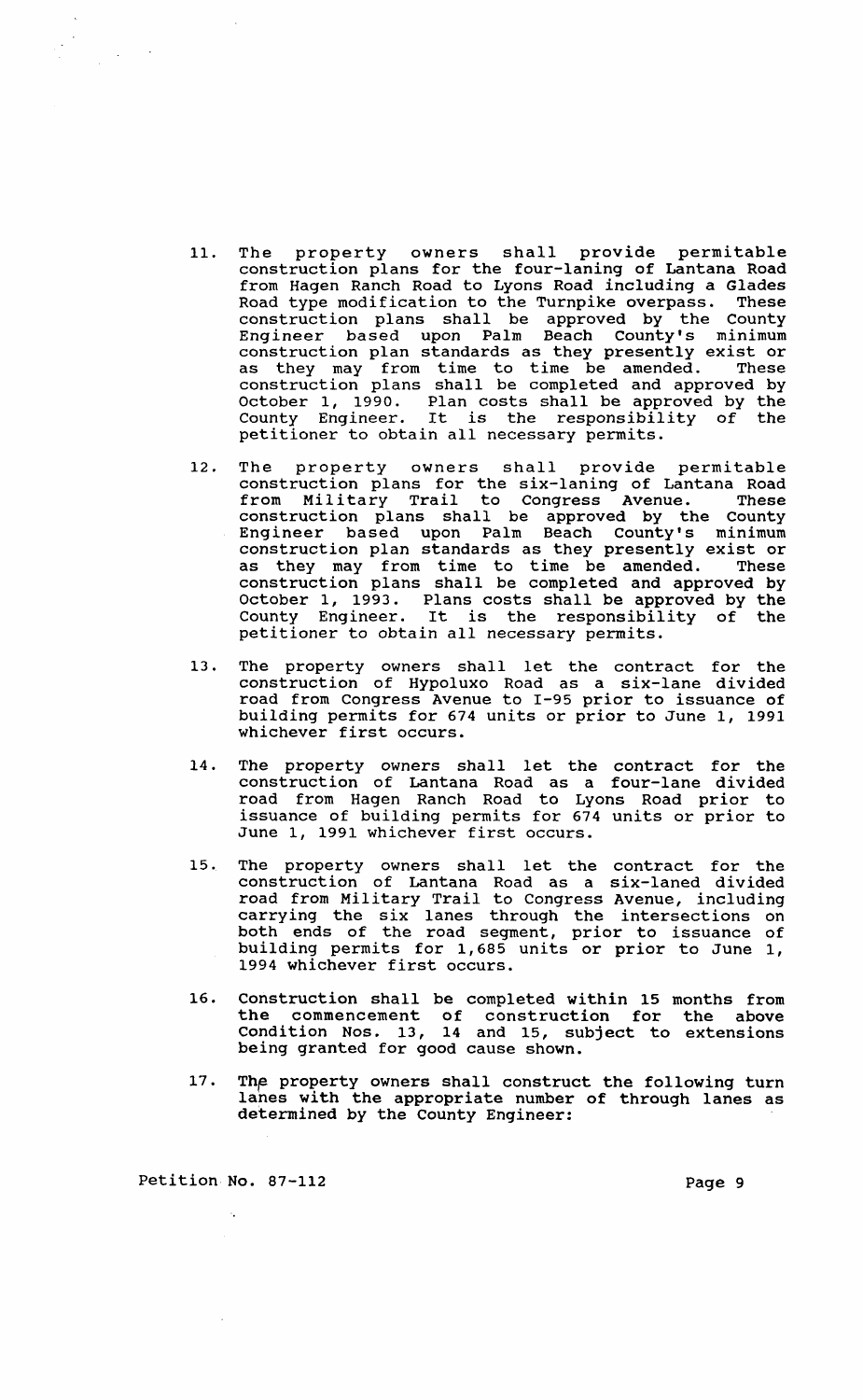- a) At the intersection of Jog Road and Melaleuca Lane:<br>(1) dual
	- left turn lanes, east approach, in addition to a through lane and a separate right turn lane.
- b) At the intersection of Lantana Road and Military Trail:<br>(1)  $t$ 
	- third through lane, east approach, dual turn lanes east approach, and a separate right turn lane.
	- (2) third through lane, west approach, a separate right turn lane, and dual turn lanes, east approach.
- c) At the intersection of Lantana Road and Congress Avenue:<br>(1) th
	- (1) third through lane, north approach<br>(2) third through lane, south approach
	- third through lane, south approach

Both of the above shall include dual left turn lanes and a separate right turn lane. These additional through lanes shall be constructed with receiving lanes on the departure side of the intersection and appropriate tapers back to a 4 lane divided cross-section, as determined by the County Engineer.

- d) At the intersection of Hypoluxo Road and Lawrence Road:
	- (1) dual left turn lane, north approach , separate through lane, and a separate right turn lane.
	- (2) right turn lane, south approach, separate through lane, and a separate right turn lane.
- e) At the intersection of Hypoluxo Road and Military Trail:
	- (1) dual left turn lane, east approach, and shall include two through lanes and a separate right turn lane.
- f) At the intersection of Lantana Road and Access 1:
	-
	- (1) left turn lane, south approach<br>(2) right turn lane, south approacl (2) right turn lane, south approach<br>(3) two left turn lanes, east appr
		- two left turn lanes, east approach, and two through lanes.

# g) At the intersection of Lantana Road and Access 2: (1) left turn lane, south approach<br>(2) right turn lane, south approach

- 
- (2) right turn lane, south approach<br>(3) left turn lane, east approa left turn lane, east approach, and two through lanes.

Petition No. 87-112 Page 10

 $\mathbf{I}$ 

 $\frac{1}{2} \frac{1}{2} \frac{1}{2} \frac{1}{2}$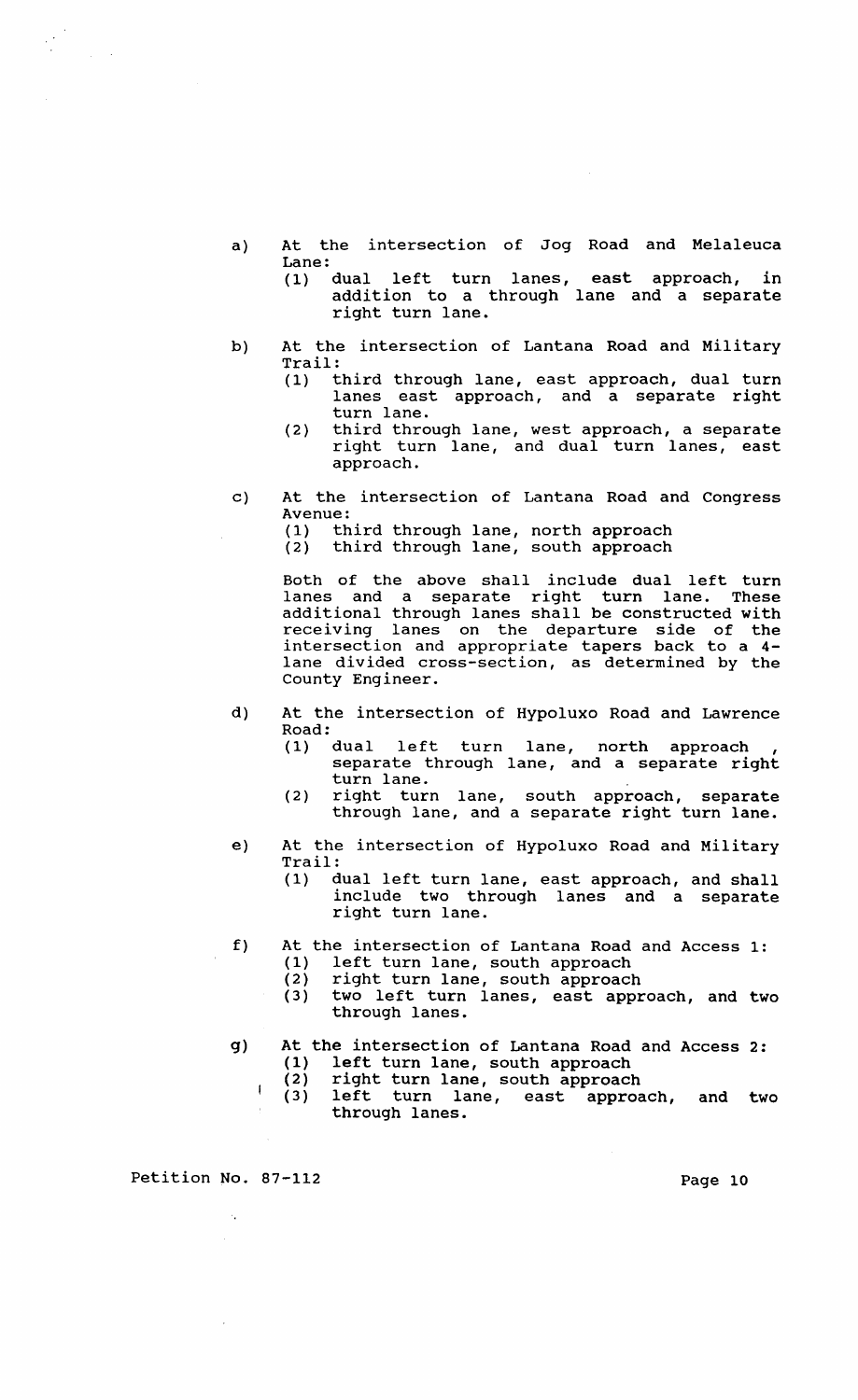- h) At the intersection of Hypoluxo Road and Access 3: (1) left turn lane, north approach<br>(2) right turn lane, north approach
	-
	- (2) right turn lane, north approach<br>(3) right turn lane, east approa right turn lane, east approach, and two
	- through lanes.<br>left turn lane, (4) left turn lane, west approach, and two through lanes.
- i) At the intersection of Jog Road and Access 5:<br>(1) left turn lane, north approach, and
	- (1) left turn lane, north approach, and two through lanes.
	- (2) right turn lane, south approach, and two through lanes.
	- (3) left turn lane, east approach<br>(4) right turn lane, east approach
	- right turn lane, east approach
- j) Signalization of the project access road intersections listed in (f) thru (i) shall be done by the property owner when warranted, as by the property owner when warranted, as<br>determined by the County Engineer. If signalization is not warranted after twelve (12)<br>months of the final Certificate of Occupancy, the months of the final Certificate of Occupancy, the<br>property owner shall be relieved of this shall be relieved requirement.
- k) All construction of turn lanes serving the project entrances with exterior roadways (f,g,h,i, and j) shall be at the time of construction of the access roads to Lantana Road, Hypoluxo Road and Jog Road. Construction of the through lanes for the Lantana Road and Military Trail intersection shall be in conjunction with the widening to six-lanes of Lantana Road. Construction of the turn lanes for the Hypoluxo Road and Military Trail intersection shall be in conjunction with the widening to six lanes of Military Trail. No more than 1,608 building permits shall be issued until the turn lanes for the Hypoluxo Road and Lawrence Road intersection are under construction. No more than 2,102 building permits shall be issued until the turn lanes for the Jog Road and Melaleuca Lane intersection are under construction. No more than 2,026 building permits shall be issued until the through lanes for the Congress Avenue and Lantana Road intersection are under construction.
- 1) As to subparagraphs 17(a), 17(c) and 17(d) above, As to subparagraphs  $\Gamma$ /(a),  $\Gamma$ /(c) and  $\Gamma$ /(d) above,<br>in the event Palm Beach County, through its five year road program as amended from time to time, or a third party developer accelerates the completion  $\overline{\phantom{a}}$ of these three intersection improvements to a time prior to that time required to satisfy the phasing requirements set forth herein, then this project

Petition No. 87-112 Page 11

 $\bar{z}$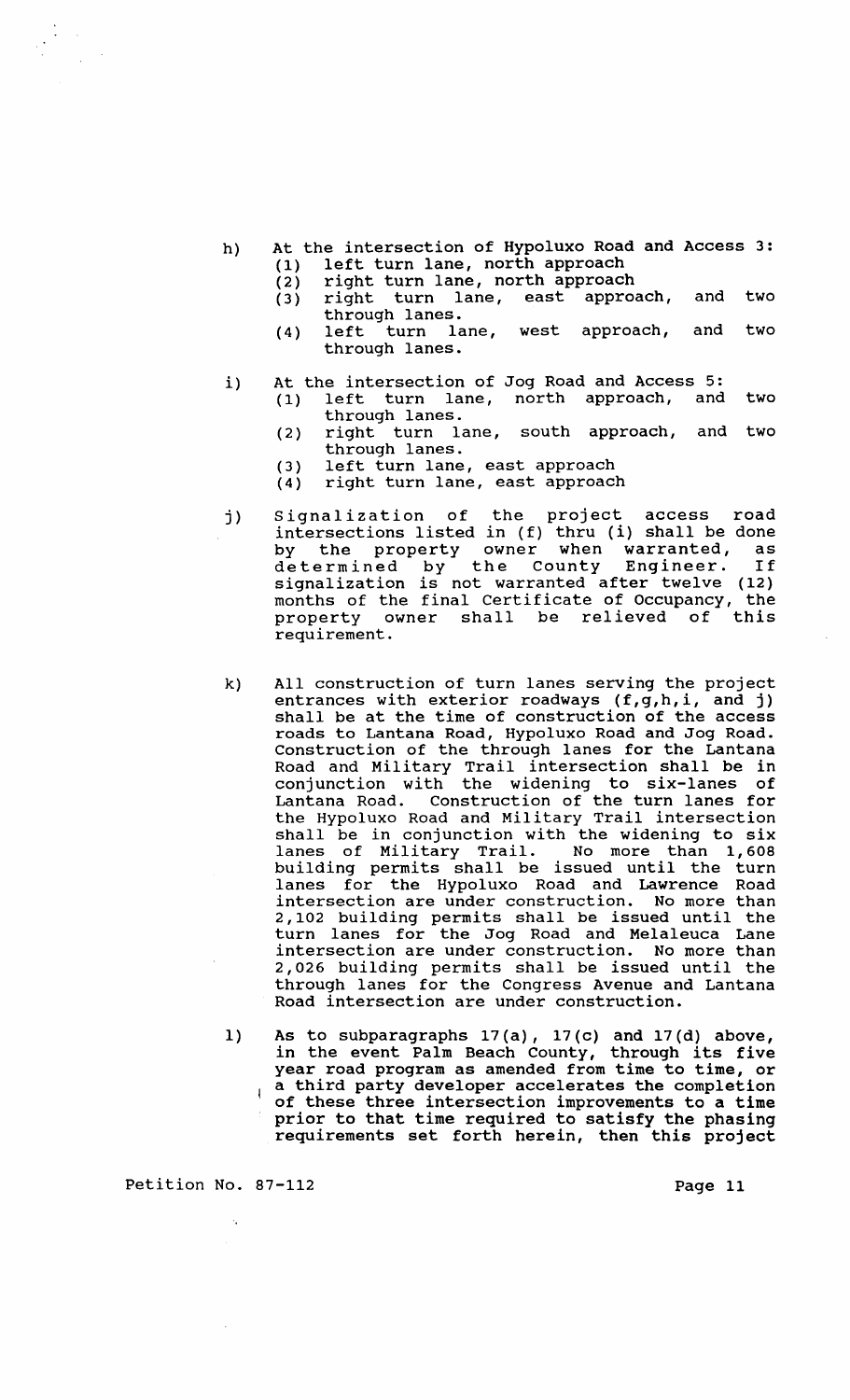shall be relieved of these conditions, provided the intersection improvements are completed. Nothing herein shall abrogate the phasing controls relative to these turn lane improvements.

- 18. The property owner shall prepare and provide to the County all necessary right-of-way acquisition documents including, but not limited to surveys, property owners' maps, legal descriptions for acquisition of parcel right-of-way maps required for the construction of the road segments in Condition Nos. 13, 14 and 15 as well as the intersection laneage in Condition No. 17 (a) as the intersection laneage in condition No. 17 (a)<br>thru (i). These documents shall include a title search for a minimum of 25 years and shall be subject to the approval of the county Engineer. The right-of-way documents for each of the above mentioned road improvements shall be submitted to the County 15 months Improvements shart be submitted to the county is months<br>prior to the time that the improvement is to be let for construction by the property owner.
- 19. Palm Beach County will acquire any additional right-ofway needed for the road segments to be constructed in Condition Nos. 13, 14 and 15 as well as the intersection laneage to be constructed in all intersection laneage to be constructed in all<br>conditions. Palm Beach County will complete the acquisition at property owner's expense prior to the commencement of construction of each of the above mentioned roadway improvements. This property owner shall enter into a standard right-of-way acquisition agreement with the Land Acquisition Department 15 months prior to the required construction.
- 20. Palm Beach County shall design and construct or cause to be designed and constructed six lanes on Military Trail from Boynton Beach Boulevard to Lake Worth Road. This section of Military Trail is currently programmed for a four-lane or six-lane improvement in fiscal year 88-89.
- 21. The property owner shall receive a credit for the cost of plan preparation, the right-of-way acquisition, and or plan preparacion, end right of way acquisition, and<br>construction listed in Condition Nos. 10, 11, 12, 13, 14, 15, 17 and 23 against the existing traffic impact fee and also against any increases in the Fair Share Fee, should the "Fair Share Contribution for Road Improvements Ordinance" be amended. Upon receipt of surety required for Condition Nos. 10, 11, 12, 13, 14, 15, 17 and 23, the project shall be considered bonded and no impact fees shall be due while the surety is in effect.
- 22. The' property  $of 110<sup>8</sup> of$ improvements listed in Conditions No. 16 (6-laning of owner shall provide surety in the amount the estimated cost for the off-site

Petition No. 87-112

Page 12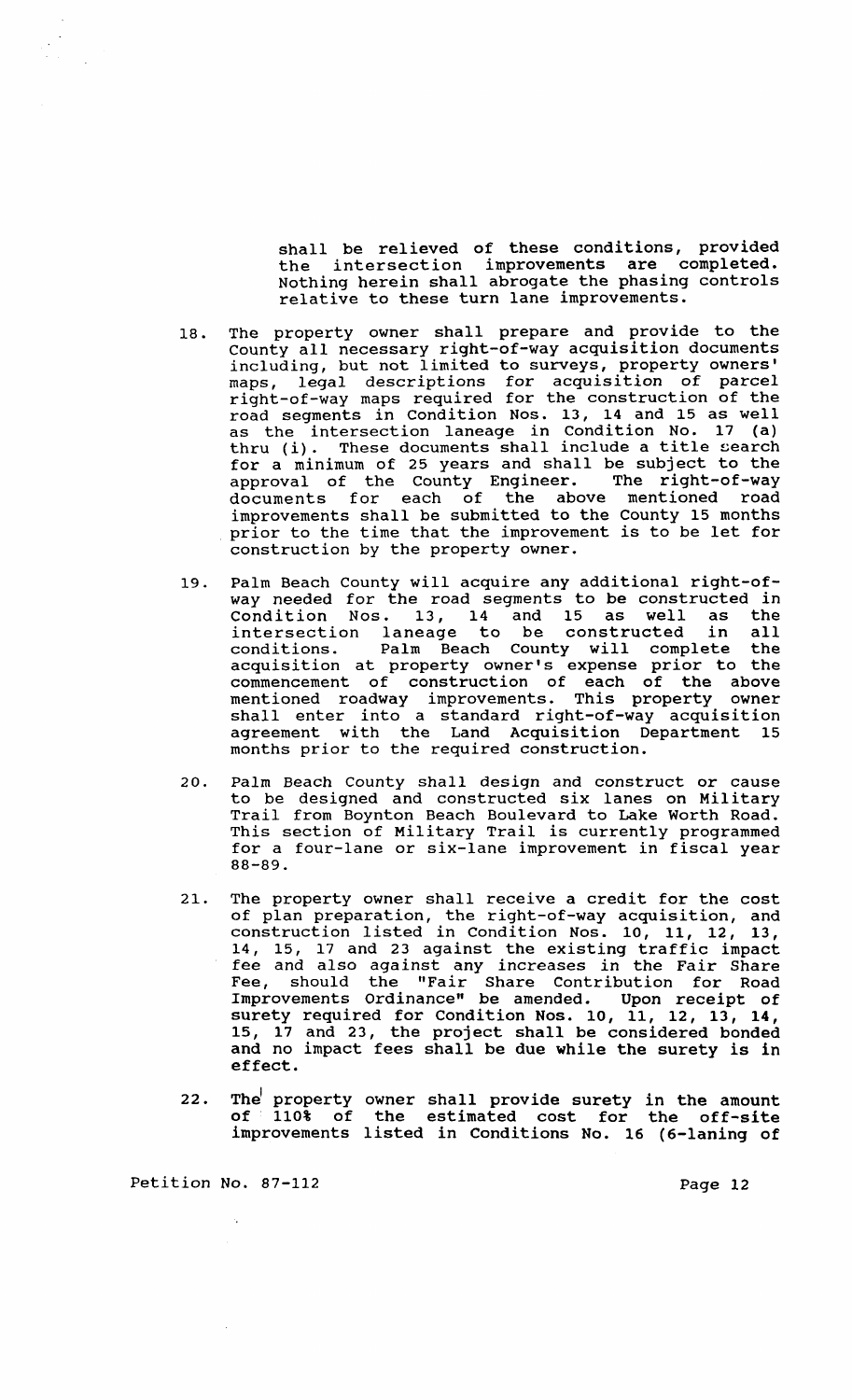Hypoluxo Road from Congress Avenue to 1-95), No. 17 (4 laning of Lantana road from Hagen Ranch Road to Lyons Road), No. 18 (6-laning of Lantana Road from Military Trail to Congress Avenue), and No. 20 (intersection improvements). An estimated cost for the improvements including plans and right-of-way shall be prepared by the property owner's engineer and submitted to the County Engineer within 120 days of the approval of the Resolution approving this project. surety shall be required 60 days after acceptance of the cost estimate by the County Engineer. This Surety shall be reviewed on an annual basis by the County Engineer and updated with the new surety cost estimates.

- 23. Property owner shall construct Haverhill Road from Lantana Road south to the south right-of-way line of the L-17 Canal (including appropriate canal crossing) when needed for internal access or when required by County Engineer for continuity. Construction shall be 2-lane compatible with a 5-lane ultimate section on an 80 foot right-of-way (including bridge over the L-17 canal) construction plans shall include a 5-lane bridge and a separate 2-lane bridge and on an alignment approved by the County Engineer. Included shall be construction plans approved by the County Engineer and right-of-way as approved by the County Engineer.
- 24. If 90% of the 2,360 building permits have not been issued by December 31, 1996, no further building permits shall be issued and the property owner must readdress traffic from unbuilt remainder of project in compliance with Traffic Performance Standard and then existing conditions.
- 25. The project shall have an access with a minimum of an 80 foot right-of-way onto Haverhill Road.
- 26. The property owner shall convey from the subject property for the ultimate right-of-way of:
	- a) Jog Road, a total of 120 feet on an alignment approved by the County Engineer
	- b) Lantana Road, a total of 110 feet of right-of-way on an alignment approved by the County Engineer
	- c) Hypoluxo Road, a total of 110 feet of right-of-way on an alignment approved by the County Engineer.
	- d) Sufficient right-of-way at the project entrance road and Lantana Road to provide for the  $\mathbf{I}$ construction of dual left turn lanes, east and a right turn lane, west approach subject to approval by the County Engineer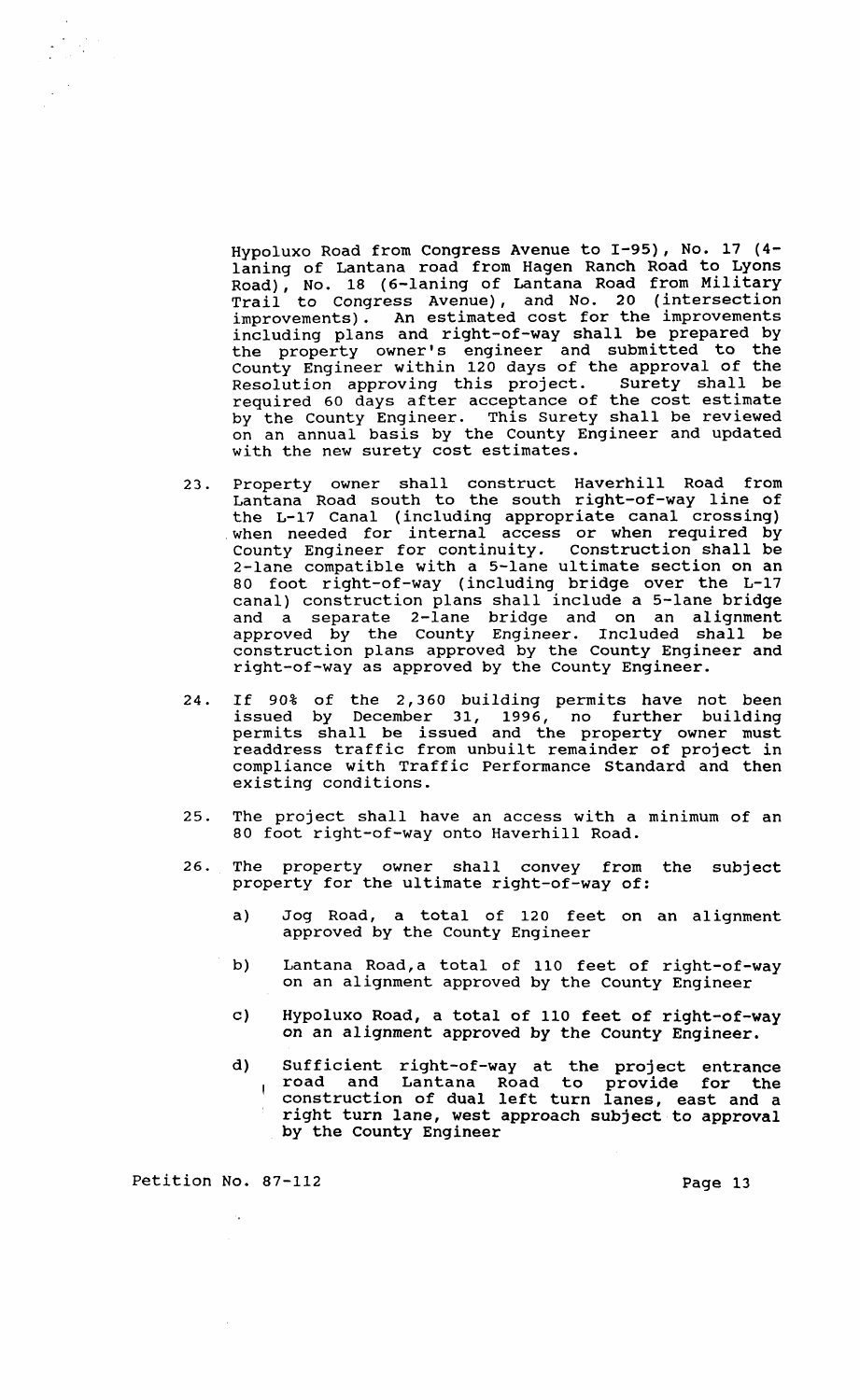- e) Sufficient right-of-way at the project entrance road and Jog Road to provide for the construction con the contract of a right turn lane, south approach subject to approval by the County Engineer.
- f) Sufficient right-of-way to provide for an expanded sufficient fight of way to provide for an expanded<br>intersection at the intersection of all thoroughfare plan roads and at major roadways and the project's entrance.

all within 90 days of the approval of the Resolution approving this project or prior to issuance of the first Building Permit, whichever shall first occur.

- 27. In the event that the property owners of Falks county Club and Smith Dairy DRI fail to provide appropriate drainage for Jog Road as required by the conditions of their approvals, then this petitioner shall be required to provide to Palm Beach County a road drainage easement within the project's internal lake system easement within the project's internal lake system accommodating all runoff from that segment of Jog Road along the property frontage and for a maximum 400 foot distance each side of the property's boundary line along Jog Road. The property owner shall provide to Palm Beach County a road drainage easement within the project's internal lake system capable of accommodating all runoff from those segments of Lantana Road, Hypoluxo Road and Haverhill Road along the property frontage and for a maximum 400 ft. distance each side of the property boundary lines. The drainage system of the property boundary lines. The drainage system<br>within the project shall have sufficient retention/detention capacity to meet the storm water discharge requirements of the applicable drainage district and South Florida Water Management District. The design of the system shall assume the ultimate Thoroughfare Plan section road drainage runoff.
- 28. The property owner shall pay a Fair Share Fee in the amount and manner required by the "Fair Share amount and manner required by the "rair share<br>Contribution for Road Improvements Ordinance" as it presently exists or as it may from time to time be amended. The Fair Share Fee for this project presently is \$1,478,877.00 for the residential portion (18,394 trips X \$80.40 per trip) and \$37,988.00 for the nonresidential portion (1,418 trips X \$26.79 per trip).
- 29. The property owner shall report to Palm Beach County on the number of building permits issued for the previous  $\frac{1}{\sin x}$ , (6) months and the cumulative total issued for the subject property.
- 30. The property owner shall provide all right-of-way for

Petition No. 87-112 Page 14

 $\bar{z}$ 

 $\overline{a}$ 

 $\sim$   $\sim$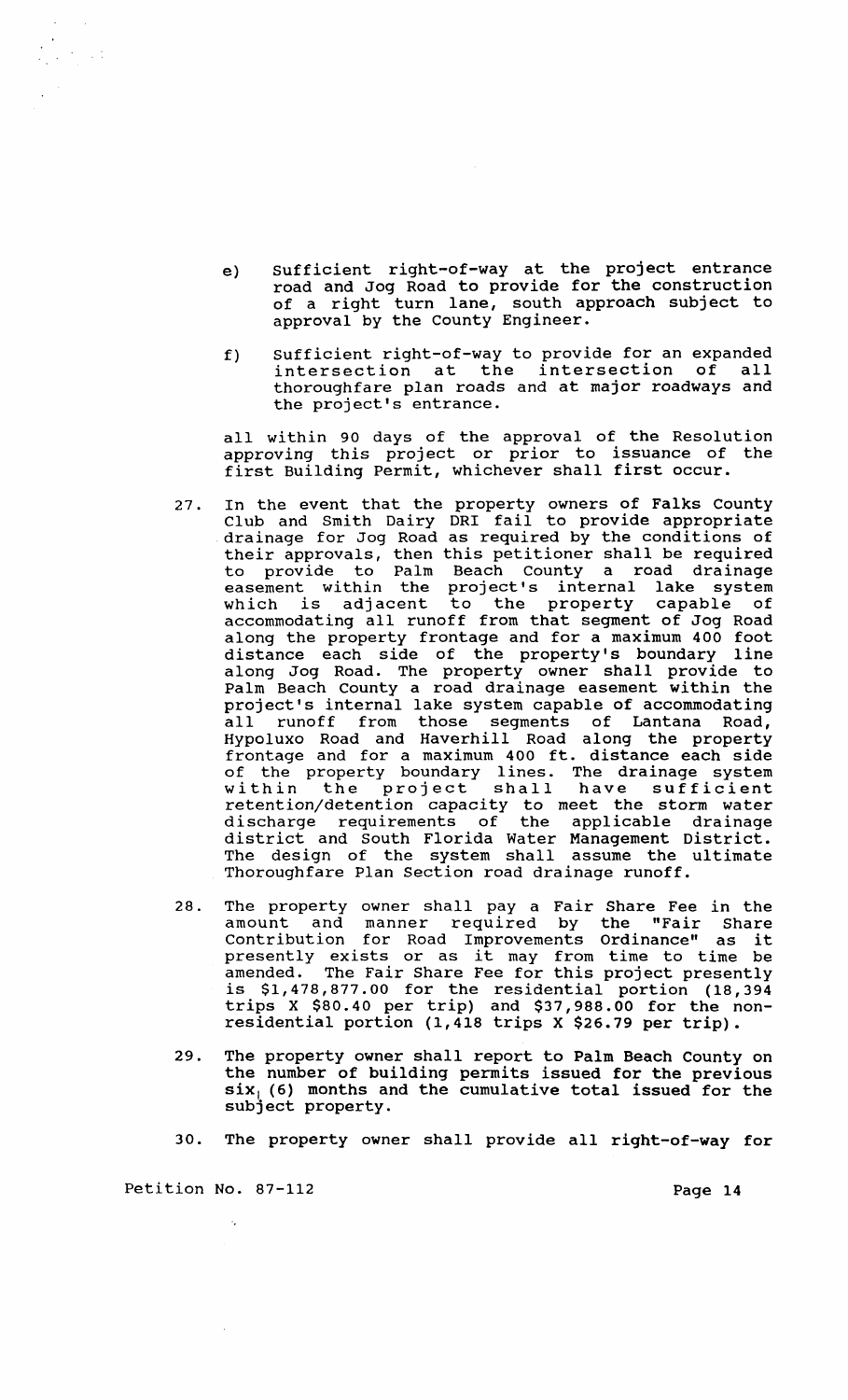Haverhill Road as an 80 foot section on the approved alignment map adopted by the Palm Beach county Commissioners from the L-17 Canal to Lantana Road. If required, this property owner shall enter into a standard right-of-way acquisition agreement with the Land Acquisition Department 15 months prior to construction for any right-of-way for Haverhill Road not included in this subject property.

- 31. No dwelling units shall access directly onto the internal roadways shown on the master plan.
- 32. For purposes of the resolution "commenced" road work shall be interpreted to mean the commencement of actual construction of the particular road improvements.
- 33. Petitioner's sales brochures and other information soliciting sales shall clearly and prominently indicate that the proposed park/civic site may at some time be lighted at night and also clearly and prominently indicate that Haverhill Road Extension is planned by Palm Beach County to extend through the project to the south as provided in the Palm Beach County Thoroughfare Plan. A similar notation shall be placed on the project's approved master plan. Petitioner shall submit copies to the Zoning Division of all sales brochures for inclusion in the official zoning records.
- 34. Prior to master plan certification, the petitioner shall provide a written letter from the School Board of Palm Beach County indicating that they have reviewed Paim Beach County indicating that they have reviewed<br>the project and determined that it has adequate facilities to serve residents at the time demand is generated.
- 35. The petitioner shall provide a six (6) foot high, solid CBS wall along the northeast property line within the twenty-five (25) foot PUD buffer abutting the proposed day care center and church located east of Haverhill Road.
- 36. Prior to master plan certification, the petitioner's survey shall be amended to delete the approximate 1.2 acre clinic site from the petition.
- 37. The master plan shall be amended to include the gross acreage included in the two (2) Comprehensive Plan Categories.
- 38. The property owner shall dedicate a private road rightof-way 60 feet in width south of the L-16 Canal to the property owner to the east prior to master plan certification.